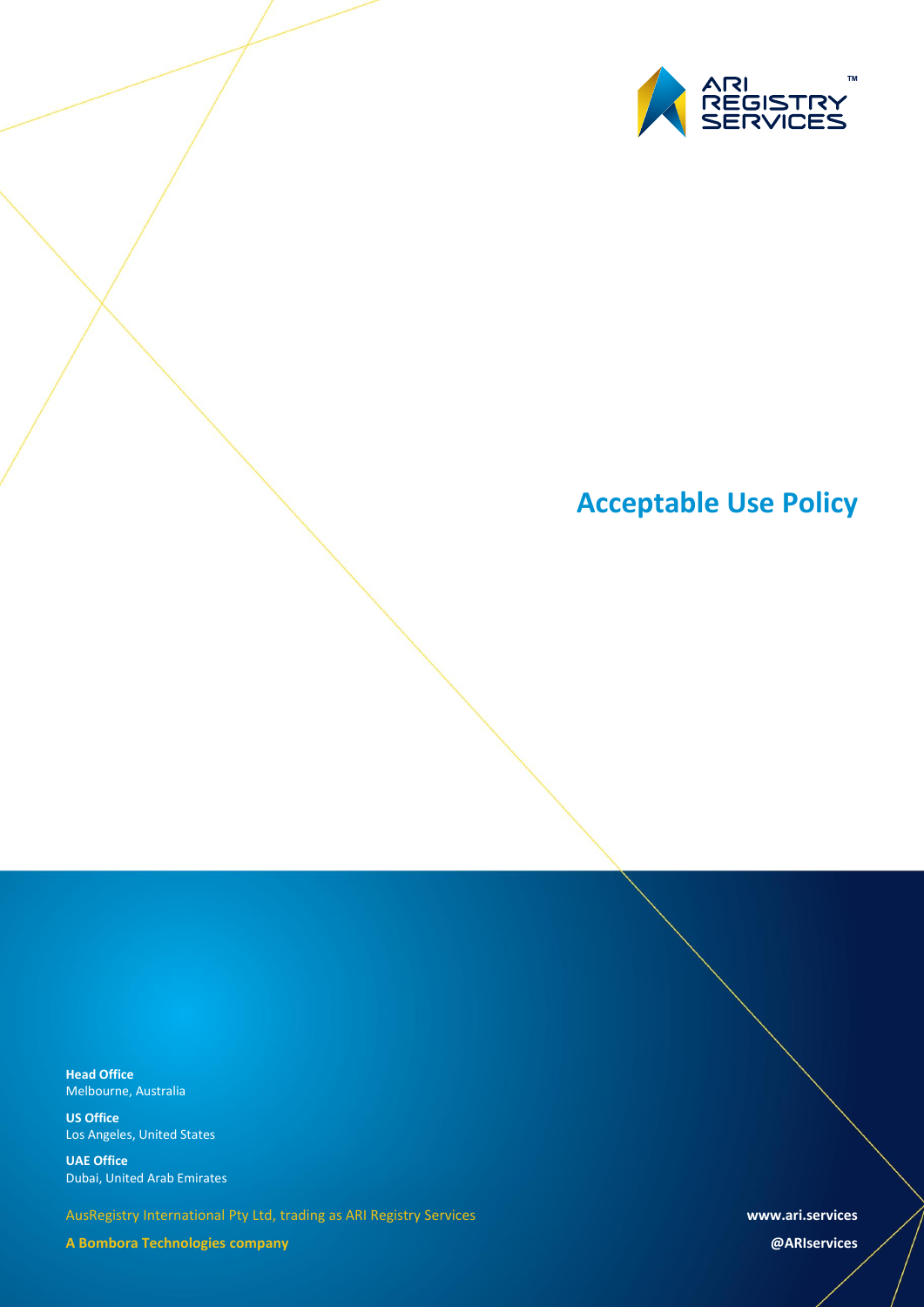This document is provided pursuant to the disclaimer provided on the last page.

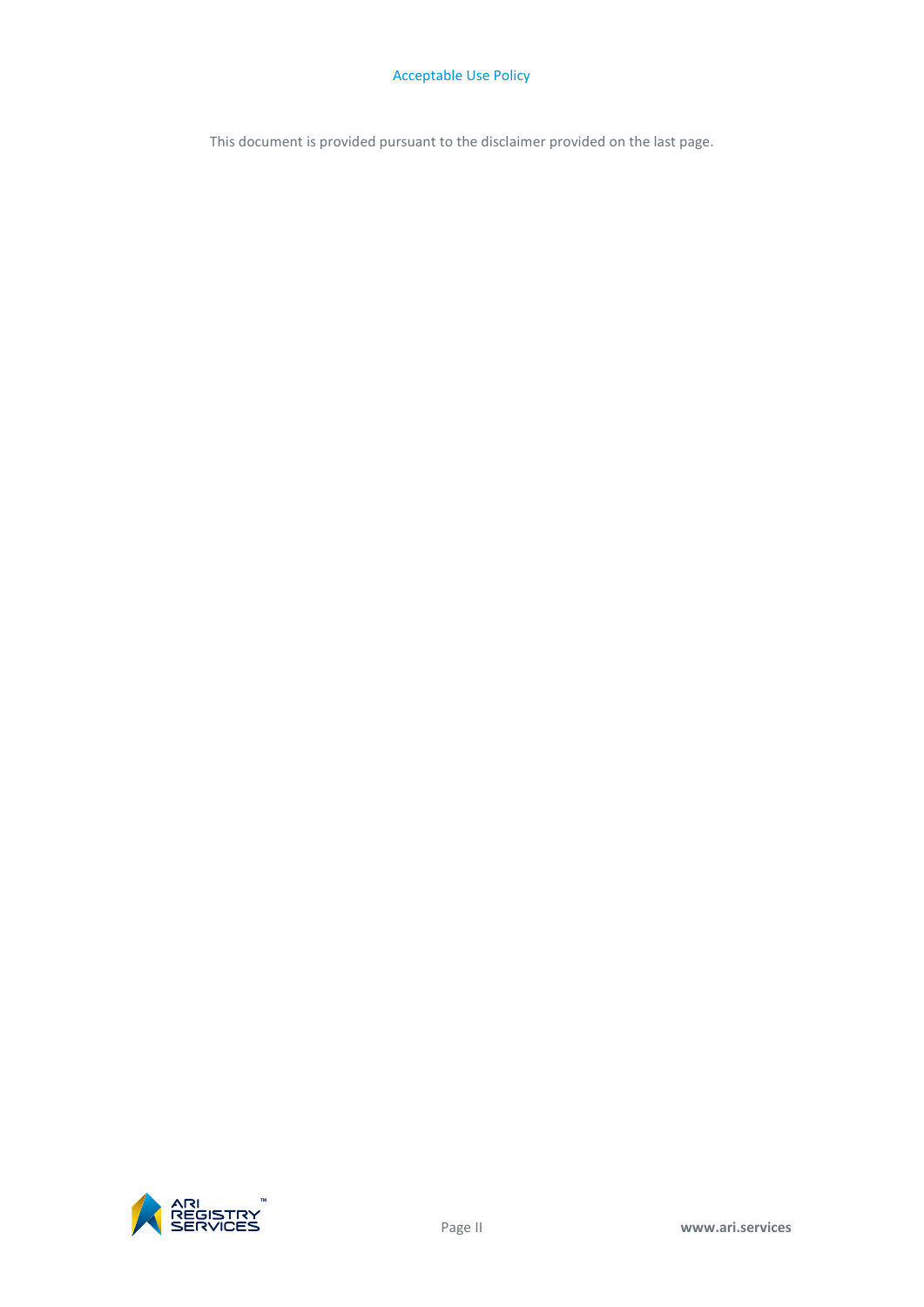### **Contents**

| $3^{\circ}$ |  |
|-------------|--|
|             |  |
|             |  |

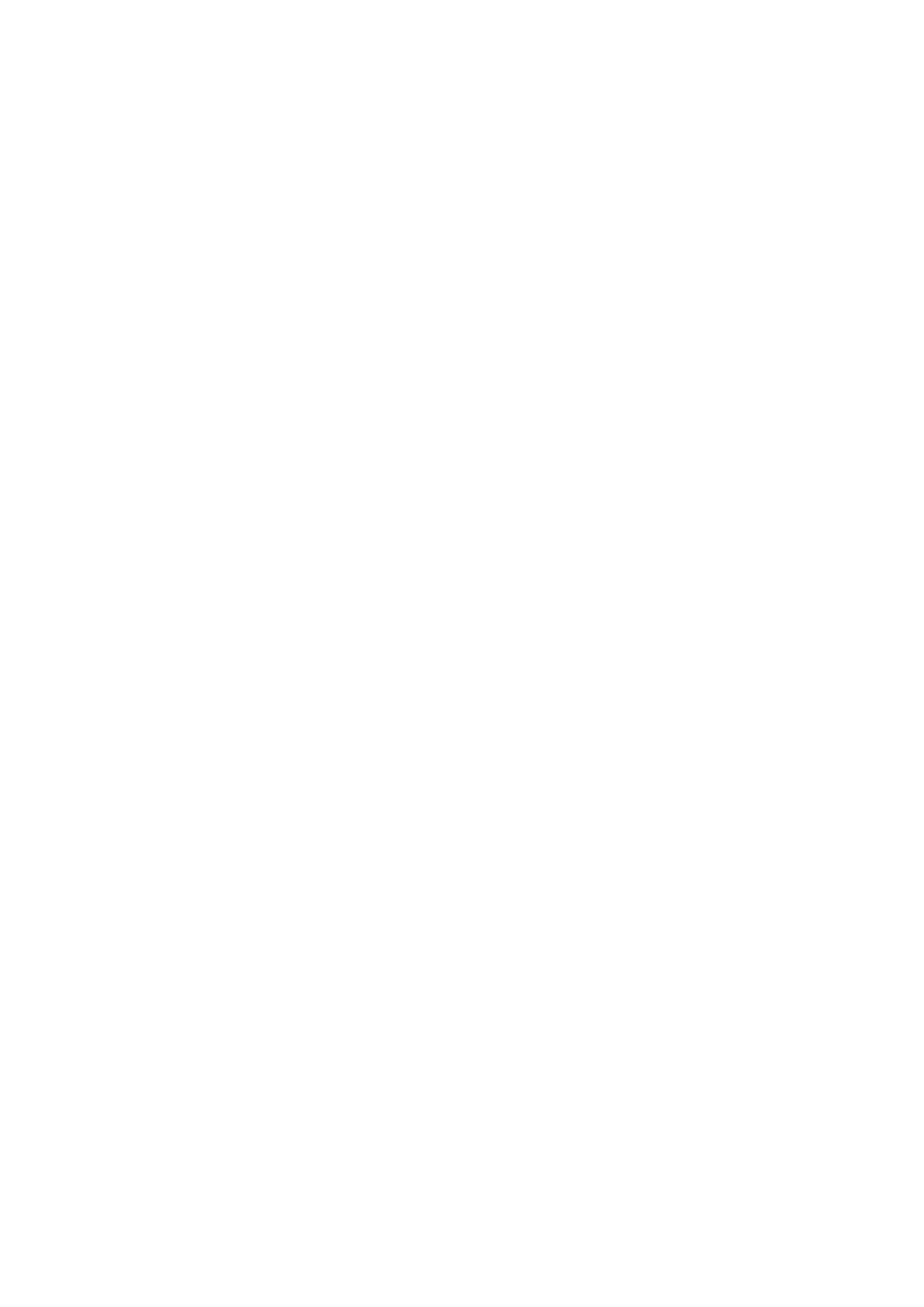### <span id="page-4-0"></span>**1 Definitions**

In this policy:

**Allocation** means the method by which a domain name is created and assigned to an Applicant; **Allocated** shall have a corresponding meaning.

**Applicant** means a natural or legal person, company or organisation in whose name an Application is submitted.

**Application** means the complete and technically correct request for a domain name, which complies with the Published Policies.

**Customer Registration Agreement** means an agreement between a Registrar and a customer.

**ICANN** means the Internet Corporation for Assigned Names and Numbers, its successors and assigns.

**Published Policies** collectively means:

- **those specifications and policies established and published from time to time by us or any** of our designated representatives; and
- any ICANN Temporary Specifications or Policies and Consensus Policies or any Rights Protection Mechanisms and associated rules, policies, requirements and procedures (as defined in our agreement with ICANN).

**Label** means a string of characters used to form part of a domain name.

**Registrant** means a natural or legal person, company or organisation in whose name a domain name is Allocated in the TLD.

**Registrar** means an entity that is authorised to offer domain name registration services in relation to the TLD.

**Registry** means the systems used to record, store and maintain details of domain names in the TLD.

**Service** means the services that we provide in relation to the TLD.

**TLD** means Top Level Domain and for the purpose of this policy shall mean .study.

**We**, **us** and **our** means Open Universities Australia Pty Limited ACN 053 431 888 or our designated representatives.

**You** and **your** means the person or entity receiving or accessing the Service.

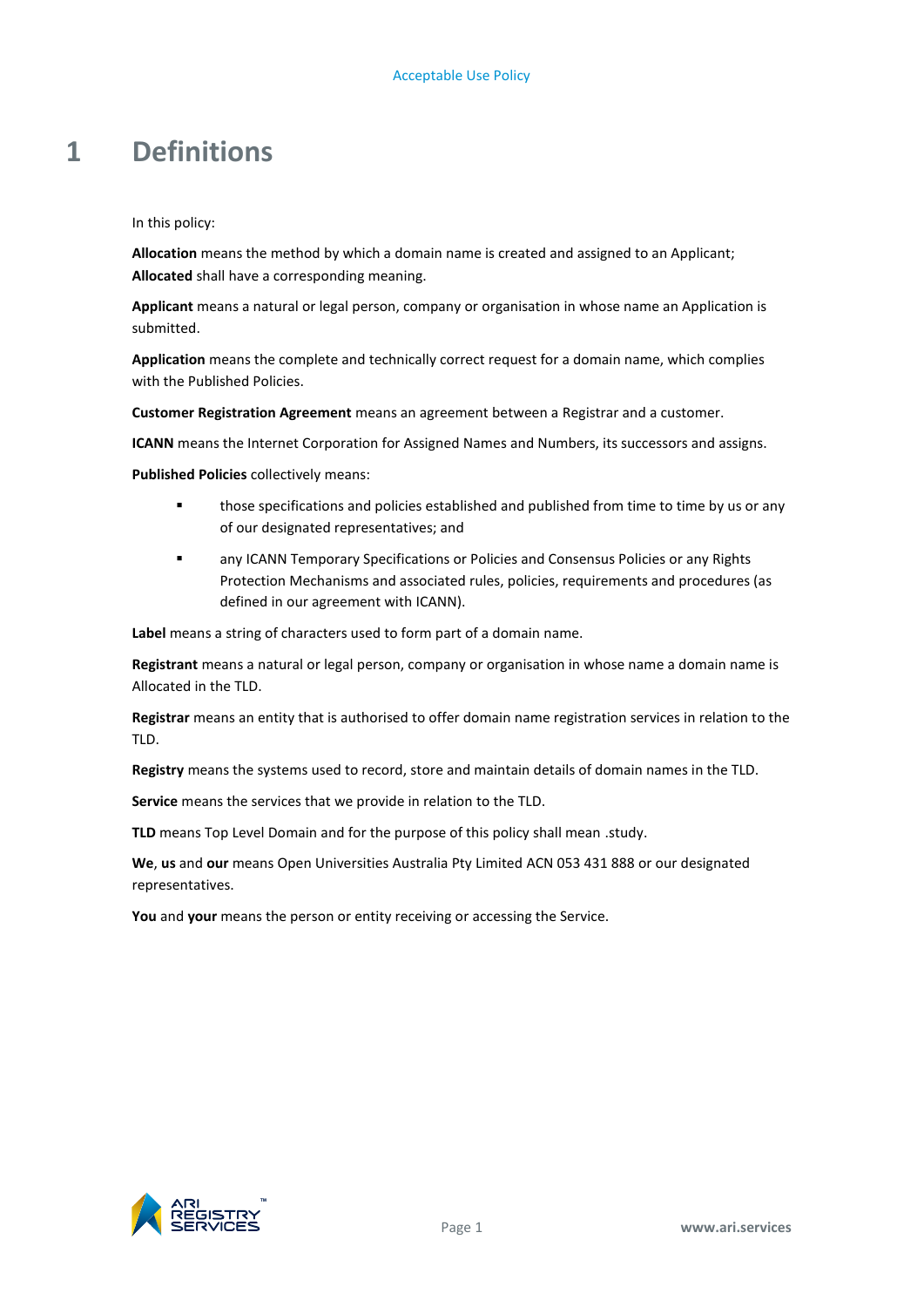## <span id="page-5-0"></span>**2 About this document**

This document describes our policy regarding acceptable use of the Service. Document Identifier: STU-POL-002 Publication Date: 03 August 2015 Status: CURRENT

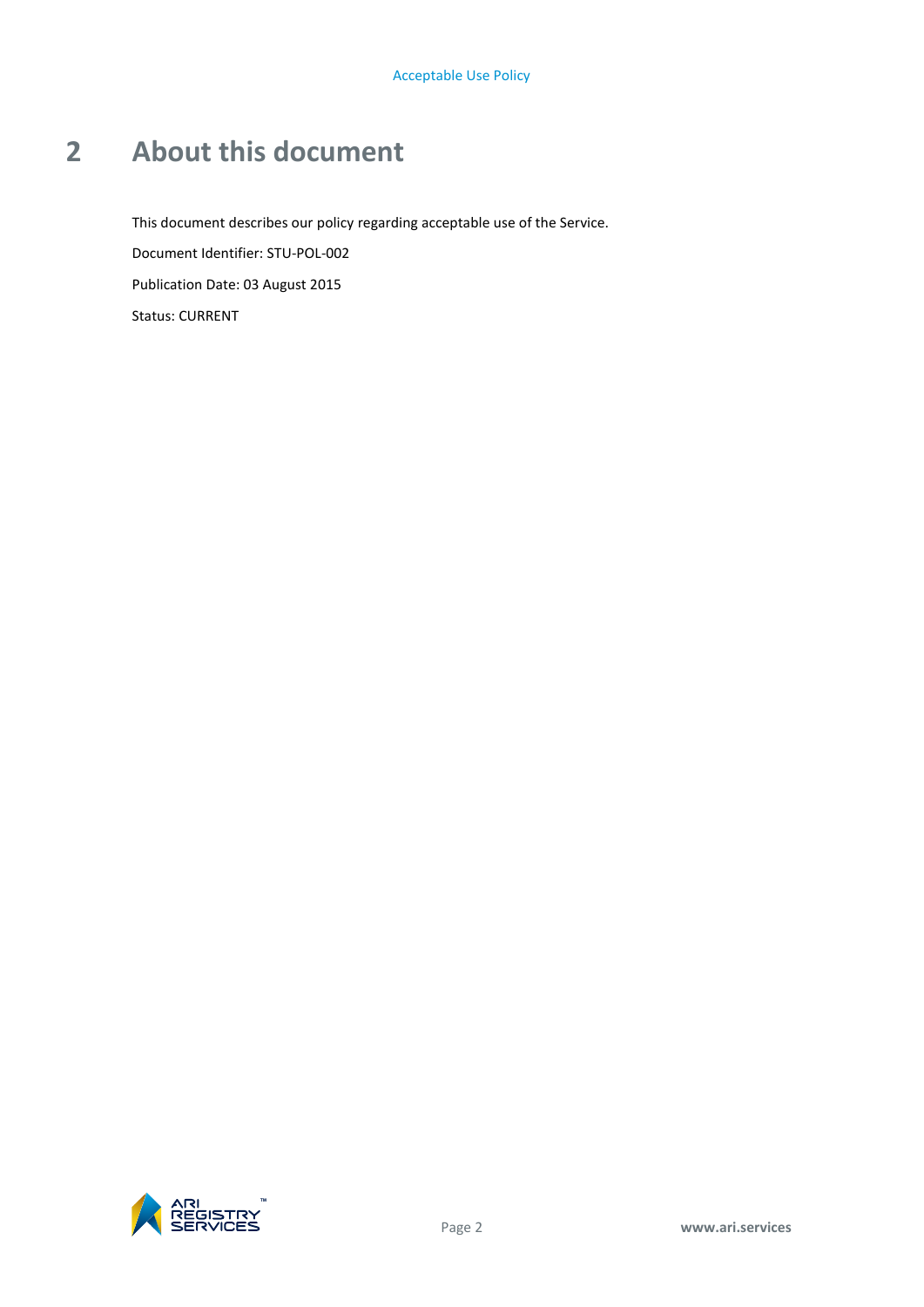### <span id="page-6-0"></span>**3 Purpose**

Our goal is to ensure the security, stability and fair use of the TLD and our Service for all Internet users.

The purpose of this policy is to describe the acceptable use of the TLD, our Service to you, and what action may be taken by us in the event of unacceptable use.

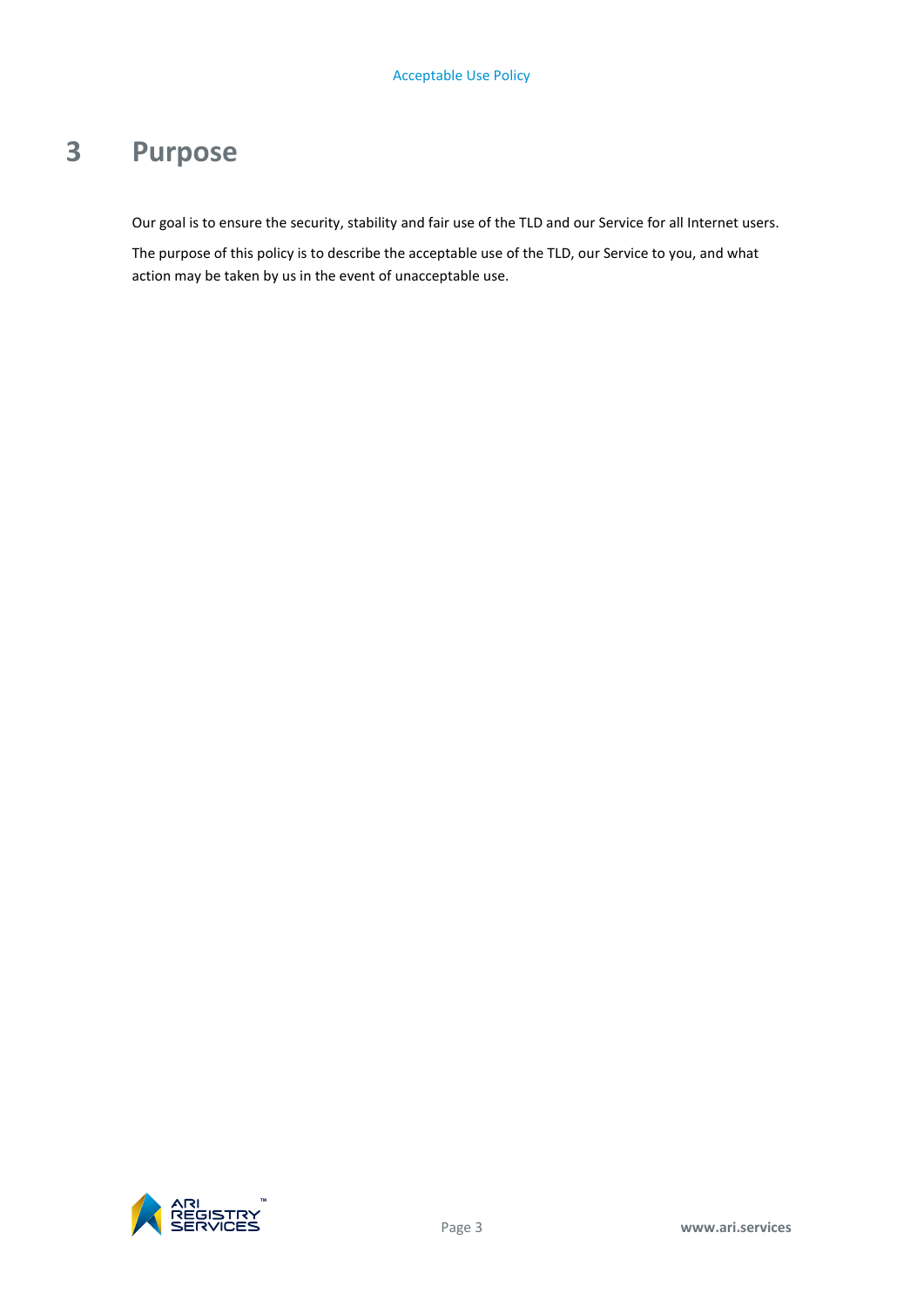### <span id="page-7-0"></span>**4 Policy statement**

### **Detection of behaviour that contravenes this Acceptable Use Policy**

Behaviour that contravenes this Acceptable Use Policy may be detected in a number of ways, including but not limited to:

- our on-going monitoring activities and participation in industry information sharing and monitoring groups; or
- third party notifications submitted to us from either the general public, law enforcement, government agencies, regulatory bodies, and industry partners.

### **Your obligations when using the Service**

As a user of our Service, you agree that you will not use, and you will not permit others to use, the Service we provide:

- for any unlawful, invasive, infringing, defamatory or fraudulent purpose;
- in a manner inconsistent with any applicable laws, or to engage in, promote or encourage illegal activity;
- **Example 1** in violation of the legal rights of others, or to encourage such violation;
- in contravention of moral, cultural, social values as determined by us in our absolute discretion from time to time;
- in contravention of any guidelines, requirements or policies that may be issued by us from time to time;
- to purposefully distribute any virus, worm, corrupted file, harmful computer code, or other items of a destructive or deceptive nature;
- to modify, affect, disable or circumvent any aspect of the Services or the use of the Services;
- to generate, distribute, or facilitate unsolicited mass email, promotions, advertisings or other solicitations;
- to disrupt the Service or any third party service that may use the Service;
- to alter, steal, corrupt, disable, destroy, trespass or violate any security or encryption of any computer file, database or network; or
- **to facilitate any of the above.**

We provide the Registry Service in relation to the TLD. No other party may create domain names at any level in the TLD, for the purpose of sale, licensing, sub-letting or leasing of the domain name. The Registrant of a domain name, as recorded in the Registry Service, will be responsible for:

**the use of their domain name;** 

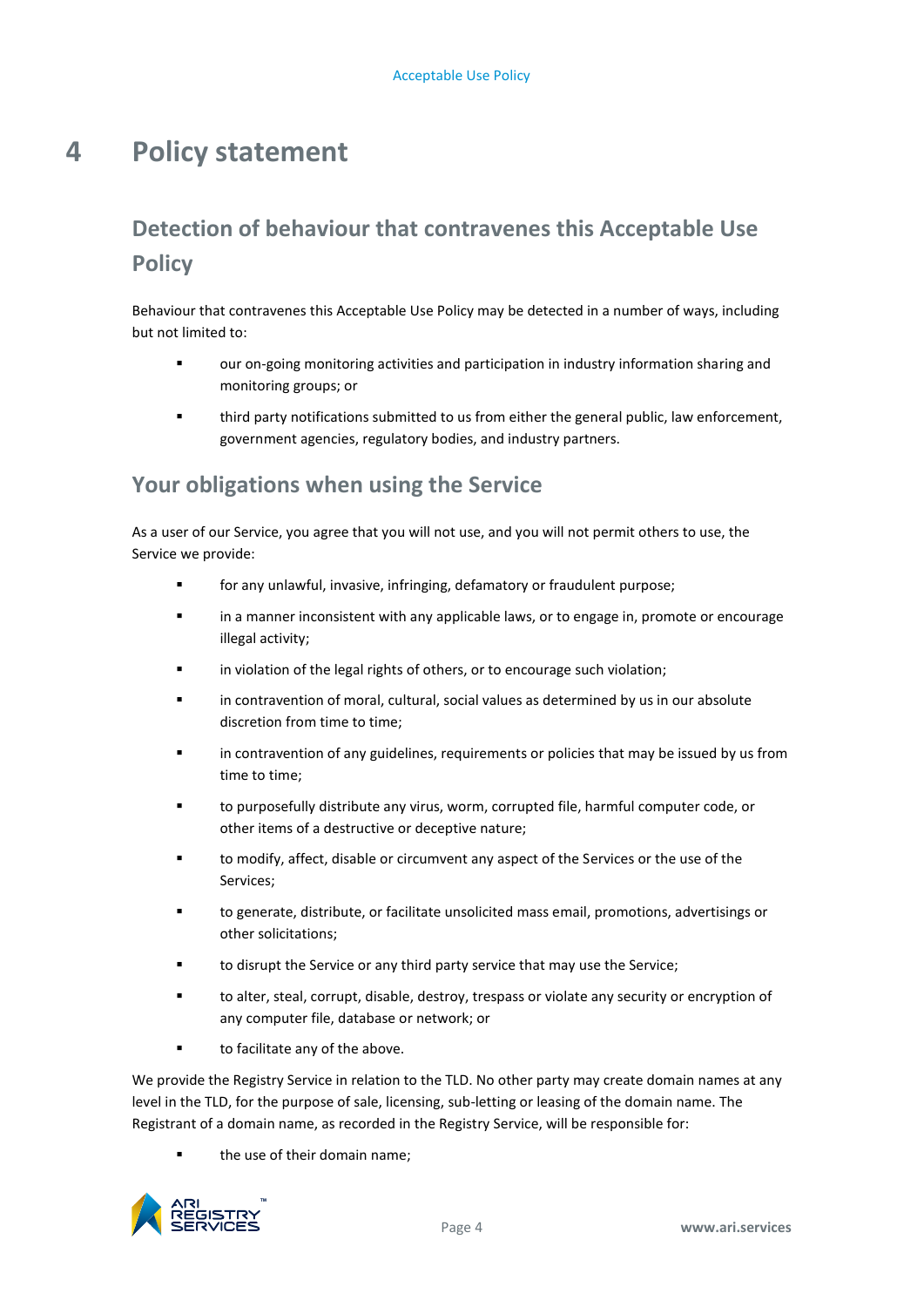- ensuring that the use of the domain name, where that domain name is a two letter Label that corresponds to a country code described in the ISO 3166-1 alpha-2 standard, avoids confusion with the corresponding country code;
- any domain names that may be created at a level subordinate to that domain name; and
- **EXECOM** compliance with this policy and any of our other policies.

#### **Actions we may take**

Should we, in our sole discretion, determine that you have failed to comply with any provision of this Acceptable Use Policy, you acknowledge that we may:

- restrict, suspend or terminate your access to the Service;
- where your use of the Service is in relation to your Allocation of a domain name, cancel, lock, place on hold, transfer or delete the domain name;
- where required to do so, report such failure to comply to any law enforcement, government or quasi-governmental agencies, or regulatory bodies; and
- **number 1** and if yindustry information sharing and monitoring groups.

We reserve the right take any action on any domain name or transaction that we deem necessary, in our sole discretion:

- to protect the integrity and stability of the Service;
- **to comply with our obligations to ICANN;**
- to comply with any applicable laws, government rules or requirements, requests of law enforcement, or in compliance with any dispute resolution policies or process;
- to avoid any liability, civil or criminal, on our part, as well as our affiliates, subsidiaries, officers, directors, employees and subcontractors;
- to ensure compliance with the Published Policies;
- to stop or prevent any violations of any terms and conditions of the Customer Registration Agreement;
- for the non-payment to us of any fee; or
- to correct mistakes made by us, any Registrar or any of our service providers in connection with an Application for a domain name, or a domain name.

Any action that we may make in relation to this Acceptable Use Policy:

- **E** may be taken with or without notification to you; and
- **Example 1** is in addition to any other rights that we may have in law.

We are not required to give reasons for action taken as per above but may do so from time to time where we deem it appropriate at our absolute discretion.

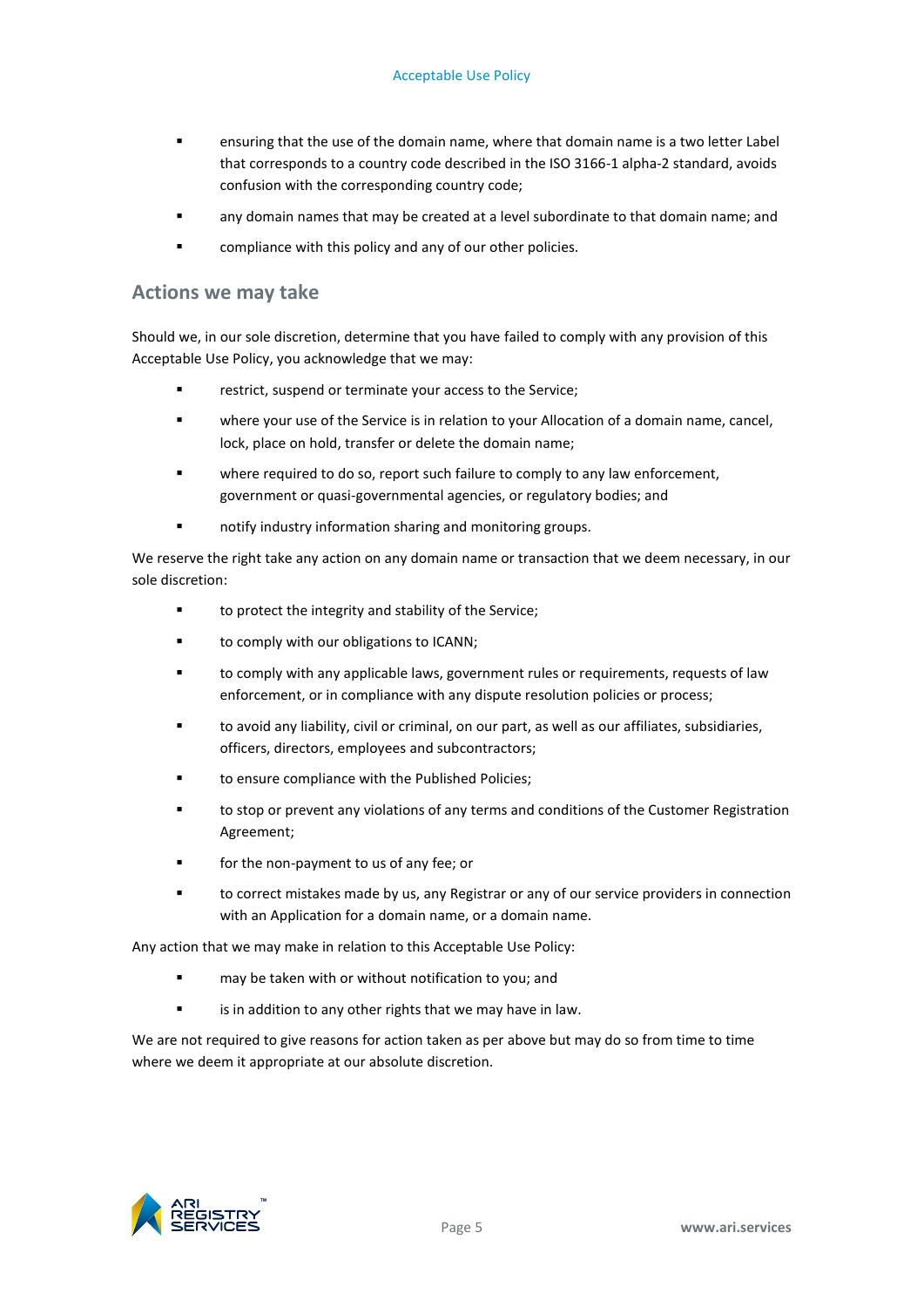### <span id="page-9-0"></span>**5 Definition and review**

This document has been prepared and published to represent our policy regarding the administrative and technical management of the TLD.

All domain names in the TLD are subject to the Published Policies. It is your responsibility to ensure that you read and understand these policies as they apply to you. We may discontinue or amend any part or the whole of this policy from time to time at our absolute discretion.

Further policy and procedure in relation to the TLD can be found at the following link[: http://nic.study/.](http://nic.study/)

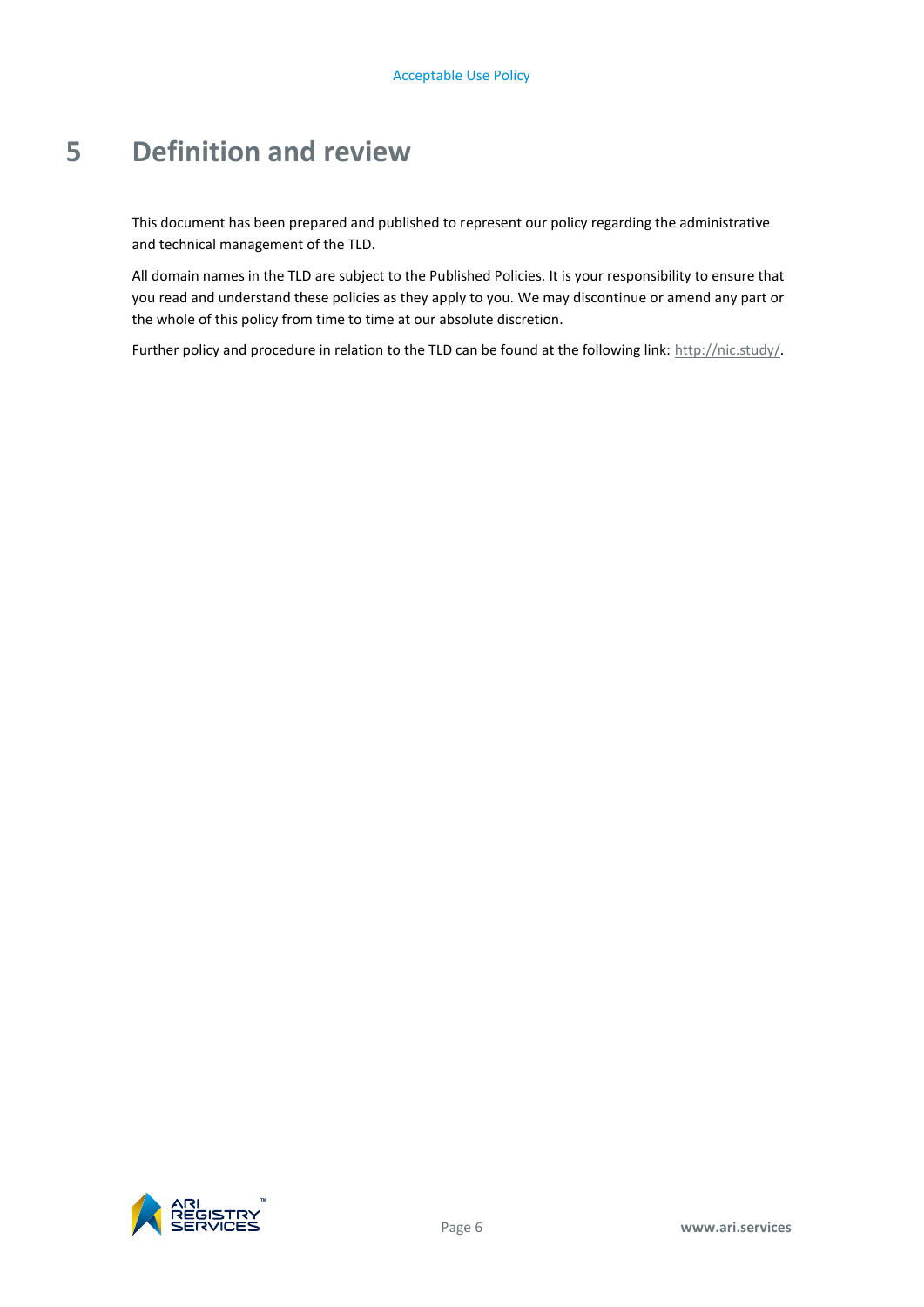#### **AusRegistry International Pty Ltd, trading as ARI Registry Services ABN 16103729620 ACN 103729620 A Bombora Technologies company**

#### **Definitions**

We, us and our means any or all of the Bombora Technologies Pty Ltd group of companies, their related entities and their respective officers, employees, contractors or sub-contractors.

#### **Disclaimer**

This document has been produced by us and is only for the information of the particular person to whom it is provided (the Recipient). This document is subject to copyright and may contain privileged and/or confidential information. As such, this document (or any part of it) may not be reproduced, distributed or published without our prior written consent.

This document has been prepared and presented in good faith based on our own information and sources which are believed to be reliable. We assume no responsibility for the accuracy, reliability or completeness of the information contained in this document (except to the extent that liability under statute cannot be excluded).

To the extent that we may be liable, liability is limited at our option to replacing, repairing or supplying equivalent goods or paying the cost of replacing, repairing or acquiring equivalent, or, in the case of services, re-supplying or paying the cost of having such re-supplied.

#### **Confidentiality Notice**

This document contains commercially sensitive information and information that is confidential to us. This document is intended solely for the named recipient, and its authorised employees, and legal, financial and accounting representatives (collectively, Authorised Recipients).

The recipients of this document must keep confidential all of the information disclosed in this document, and may only use the information for the purpose specified by us for its use. Under no circumstance may this document (or any part of this document) be disclosed, copied or reproduced to any person, other than the Authorised Recipients, without our prior written consent.

#### **Trademarks Notice**

Any of our names, trademarks, service marks, logos, and icons appearing in this document may not be used in any manner by recipients of this document without our prior written consent. All rights conferred under law are reserved.

All other trademarks contained within this document remain the property of their respective owners, and are used only to directly describe the products being provided by them or on their behalf. Their use in no way indicates any relationship between us and the owners of those other trademarks.

#### **Pricing Notice**

Any information or pricing provided in this document is subject to change without notice. Whilst we have compiled this document in good faith, based on what we believe is accurate and up-to-date information, it is possible that the pricing or other information contained in this document may require amendment due to changing market or other circumstances (including product discontinuation, manufacturer price changes, errors, or insufficient or inaccurate information having been provided by the recipient of this document or others, and other external circumstances). Additional charges may also apply for work that is out of scope.

The pricing in this document is based on our standard terms and conditions and is valid for a period of thirty (30) days from the date of this document.